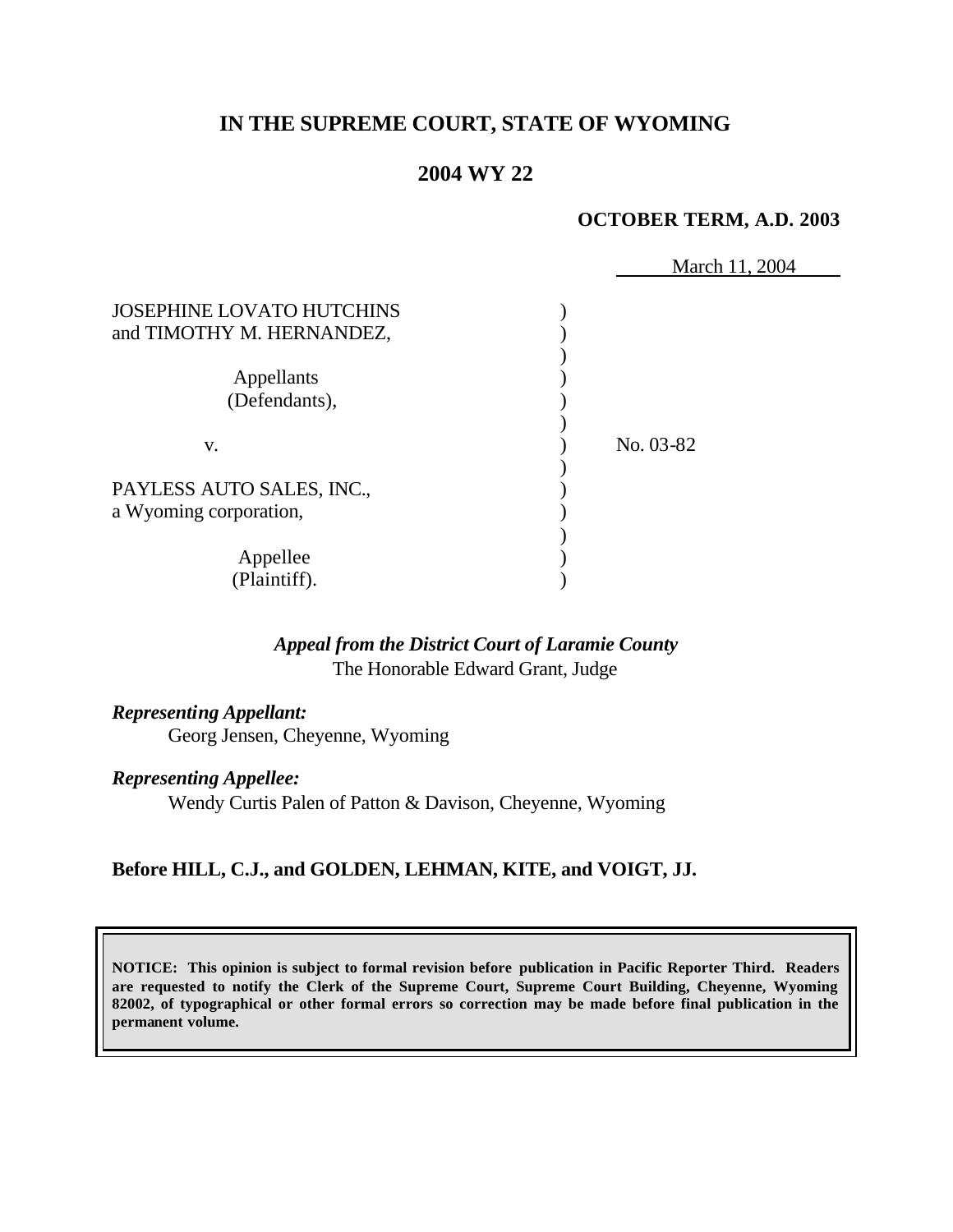KITE, Justice.

[¶1] Josephine Lovato Hutchins and Timothy M. Hernandez (appellants) appeal from the district court's order confirming Payless Auto Sales, Inc.'s (Payless) purchase of real property pursuant to Wyoming's partition statutes. The appellants claim that the district court erred by refusing to compensate them for waste, rents, and improvements to the property. We affirm the district court's decision, although on different grounds than those expressed by the district court.

## **ISSUES**

[¶2] The appellants phrase the issue on appeal as follows:

Did the court err in failing to give any consideration to the defendants' defenses and counterclaims for partition in accordance with the parties' relative interests including issues regarding use, waste, contribution and owelty in allowing an[d] confirming the property purchase by plaintiff?

[¶3] Payless phrases the appellate issue as a statement:

The district court's confirmation of the election to purchase was proper under Wyoming's partition statutes and the district court's factual determination of the respective rights of the parties was not erroneous[.]

## **FACTS**

[¶4] The underlying facts of this dispute are set forth in *Hutchins v. Payless Auto Sales, Inc.*, 2002 WY 8,  $\P$  3-5, 38 P.3d 1057,  $\P$  3-5 (Wyo. 2002) (hereinafter referred to as *Hutchins I.* In 1993, Ms. Hutchins recorded a quitclaim deed conveying real property located in Cheyenne to herself and her daughter, Sandra Hutchins McDonald, as joint tenants with right of survivorship. *Hutchins I*, 1 3. Subsequent to the conveyance, Payless obtained a default judgment against Ms. McDonald and her husband. *Id.* Ms. Hutchins and Ms. McDonald thereafter conveyed the property by quitclaim deed to Ms. Hutchins and her son, Timothy M. Hernandez, as joint tenants with right of survivorship. *Id.* 

[¶5] Payless sought to collect upon its judgment against the McDonalds by foreclosing upon the real property. *Hutchins I,* ¶ 4. Ms. Hutchins attempted to defeat the foreclosure action by asking the district court to reform the quitclaim deeds on the basis of mutual mistake. *Id.* The district court refused to reform the deeds and granted summary judgment in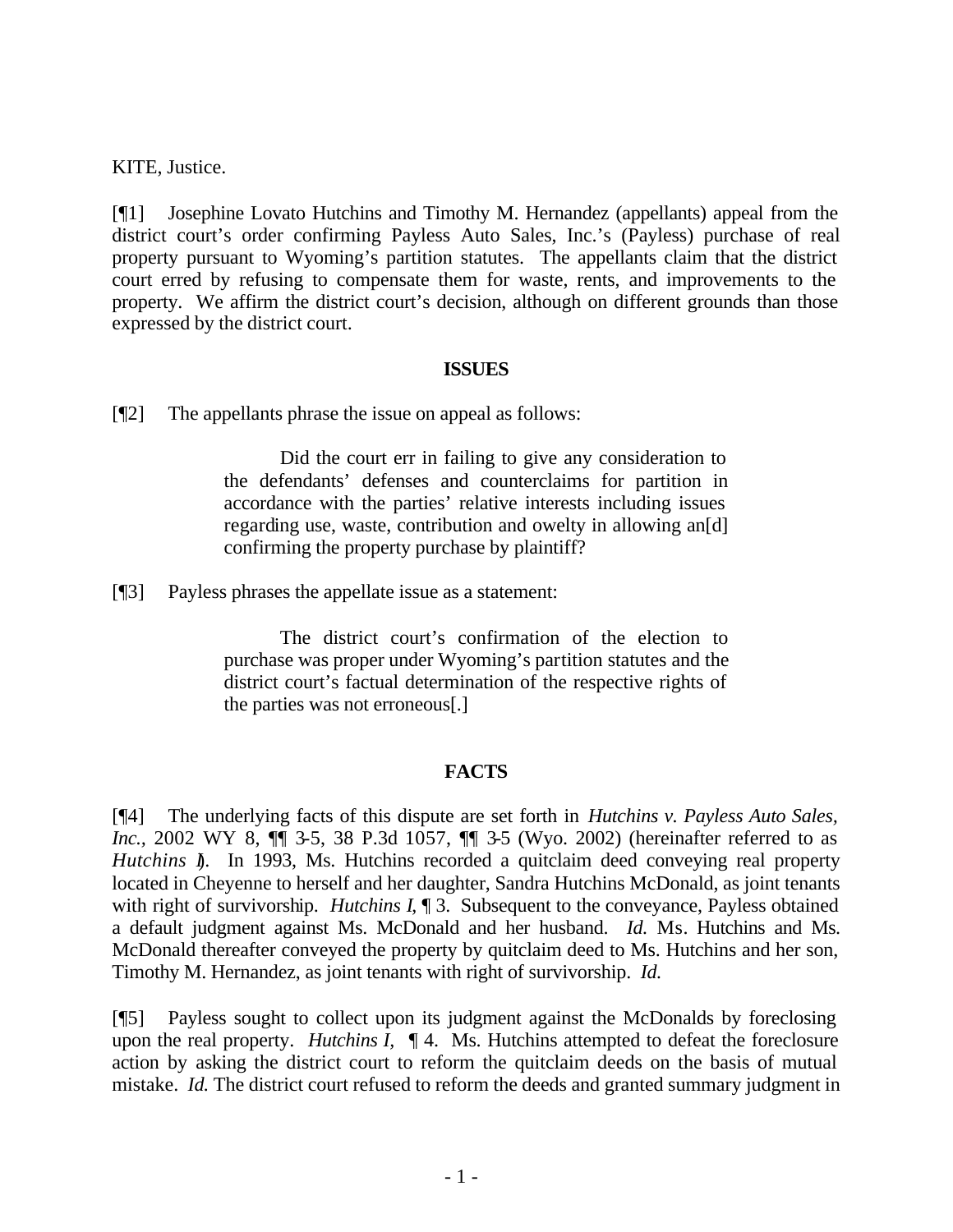favor of Payless on its foreclosure claim. *Hutchins I,* ¶ 5.Ms. Hutchins appealed the district court's order on summary judgment, and this Court subsequently affirmed. *Hutchins I,* ¶ 1.

[¶6] At the subsequent foreclosure sale, Payless purchased Ms. McDonald's unencumbered, undivided one-half interest in the real property. Ms. McDonald did not redeem the property, and Payless applied for and received a Sheriff's Deed for a one-half interest in the property. Payless then filed the instant action to partition the real property pursuant to Wyo. Stat. Ann. §§ 1-32-101 *et. seq*. (LexisNexis 2003). The appellants filed a counterclaim, setting out three causes of action against Payless. In Count 1, the appellants sought a declaratory judgment on the validity and scope of Payless' interest in the real property. In Count 2, the appellants requested that the district court order Payless to compensate them, under various equitable principles, for waste, rents, and improvements to the real property. Count 3 set forth a claim for partition of the real property. Payless filed a motion to dismiss the counterclaim. Its motion was accompanied by documents other than the pleadings, resulting in a conversion of the motion to dismiss to a motion for summary judgment under Wyo. R. Civ. P. 56. The district court dismissed Counts 1 and 2 on the basis that the appellants were collaterally estopped from asserting the claims by the rulings in *Hutchins I*.

[¶7] Payless filed a motion for summary judgment, asking the court to order, as a matter of law, that the property be partitioned in accordance with Wyo. Stat. Ann. § 1-32-109 (LexisNexis 2003). The parties agreed that, because the property included a residential lot and home, it could not be physically divided. The appellants, however, contested Payless' motion for summary judgment, asserting that the district court must compensate them for Ms. McDonald's waste and use of the property and the improvements they had made to the property. The appellants attached Ms. Hutchins' affidavit to their response.

[¶8] The district court granted Payless' summary judgment motion and ordered that the property be partitioned by sale. The court appointed an appraiser and directed him to submit a valuation of the property to the district court for approval. The district court further ordered that, "within 30 days of the Court[']s Order approving the valuation of the property by the appraiser, any party seeking to purchase the property at the appraised value in accordance with Wyo. Stat. § 1-32-109 shall file a written election to purchase, accompanied by the down payment and security as required by Wyo. Stat. § 1-32-110."

[¶9] The appraiser valued the property at \$21,500, and Payless filed its Election to Buy and Motion for Confirmation, together with \$10,750, with the District Court. The appellants objected to Payless' motion for confirmation of the sale, once again, claiming a right to compensation for Ms. McDonald's damage to and use of the property. The district court held a hearing and issued an order confirming the sale of the property to Payless for one-half of the appraised value. The record on appeal does not include a transcript of the hearing and the Order Confirming Property Purchase does not revisit the appellants' claims for improvements, rents, and waste. The appellants subsequently appealed.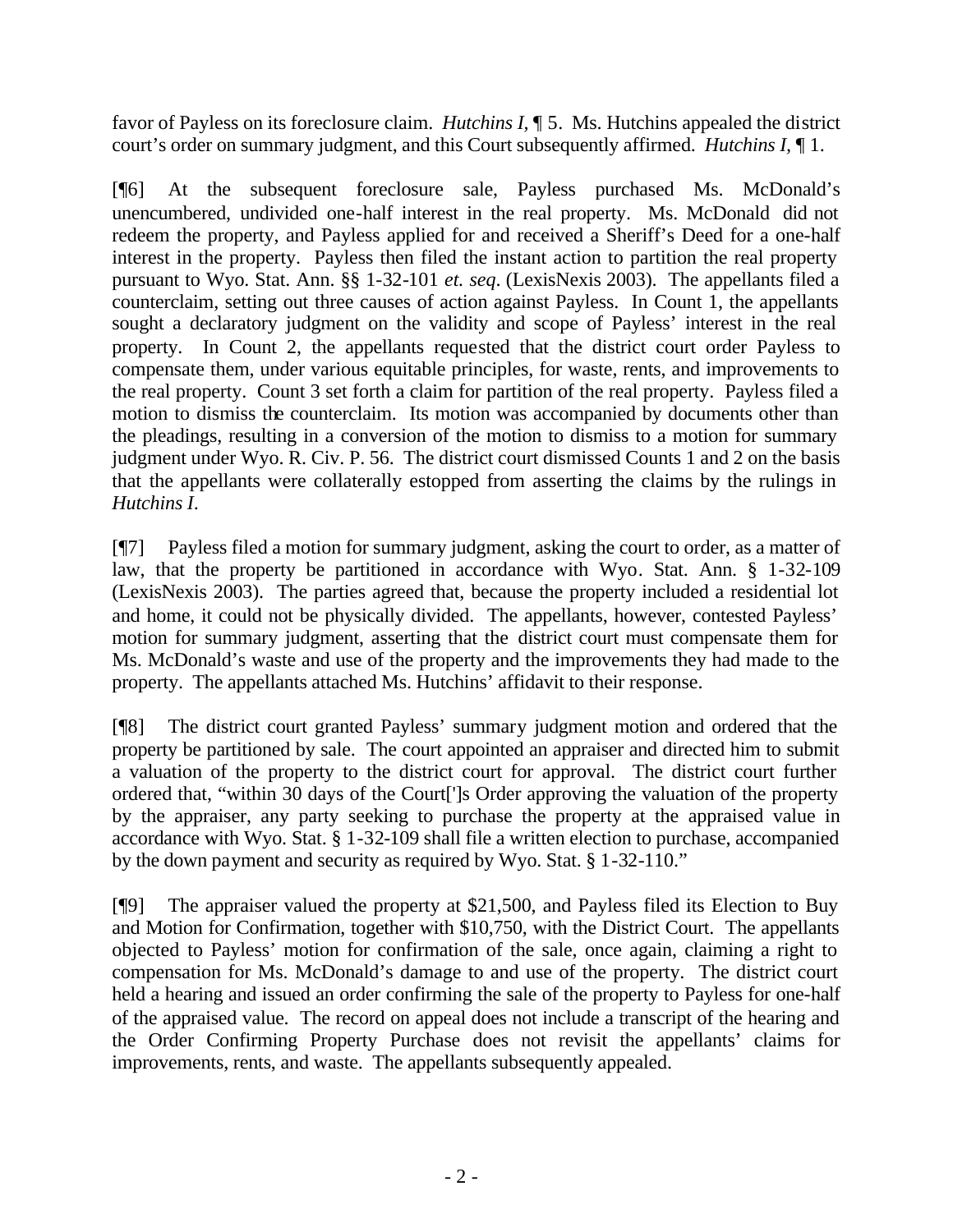## **DISCUSSION**

[¶10] The appellants challenge the district court's refusal to credit them for improvements, rents, and waste to the real property in the partition action. The district court's rulings on this issue are encompassed in its dismissal of Count 2 of the counterclaim and its subsequent grant of summary judgment in favor of Payless. In this procedural context, it is appropriate for us to apply our well-established standard of review for summary judgments.

[¶11] In reviewing a summary judgment, we apply the same standards as the trial court, without affording any deference to the trial court's decisions on issues of law. *Wilder v. Cody Country Chamber of Commerce,* 868 P.2d 211, 216 (Wyo.1994). A summary judgment is appropriate if the record, when viewed in the light most favorable to the non-moving party, reveals that no genuine issues of material fact exist and the prevailing party is entitled to judgment as a matter of law. *Ahrenholtz v. Laramie Economic Development Corporation,* 2003 WY 149, ¶ 16, 79 P.3d 511, ¶ 16 (Wyo. 2003); *Worley v. Wyoming Bottling Co., Inc.,* 1 P.3d 615, 620 (Wyo. 2000); W.R.C.P. 56(c). A fact is material if it establishes or refutes an essential element of a claim or defense. *Ahrenholtz,* ¶ 16; *Tidwell v. HOM, Inc.,* 896 P.2d 1322, 1324 (Wyo.1995).

[¶12] Furthermore, even if we do not agree with the district court's reasoning, we will affirm the district court's summary judgment decision if there is any legal basis in the record to support it. *Grose v. Sauvageau,* 942 P.2d 398, 402 (Wyo. 1997).

[¶13] Sections 1-32-101 *et. seq.* set forth the procedures for partitioning real property between tenants in common or coparceners. Section 1-32-109 applies when the real property cannot be divided in kind without causing manifest injury to its value. *In the Matter of the Estate of Sorenson,* 9 P.3d 259, 263 (Wyo. 2000). Under that statute, a just valuation of the property is ordered and "[i]f the court approves the return and one (1) or more of the parties elects to take the estate at such appraised value, it shall be adjudged to him upon his paying to the parties their proportion of the appraised value according to their respective rights." Section 1-32-109.

[¶14] Wyo. Stat. Ann. § 1-32-119 (LexisNexis 2003) allows one tenant in common or coparcener to recover his share of rents and profits from a cotenant and to maintain an action of waste against another. Although the appellants did not refer to § 1-32-119 in their pleadings, they did claim they were entitled to similar equitable relief.

[¶15] The district court held that the appellants' claim was barred by the doctrine of collateral estoppel. The district court did not, however, employ the analysis typically applied to determine whether a party is collaterally estopped from pursuing a claim. The elements of collateral estoppel are:

> (1) the issue decided in the prior adjudication is identical with the issue presented in the present action; (2) the prior adjudication resulted in a judgment on the merits; (3) the party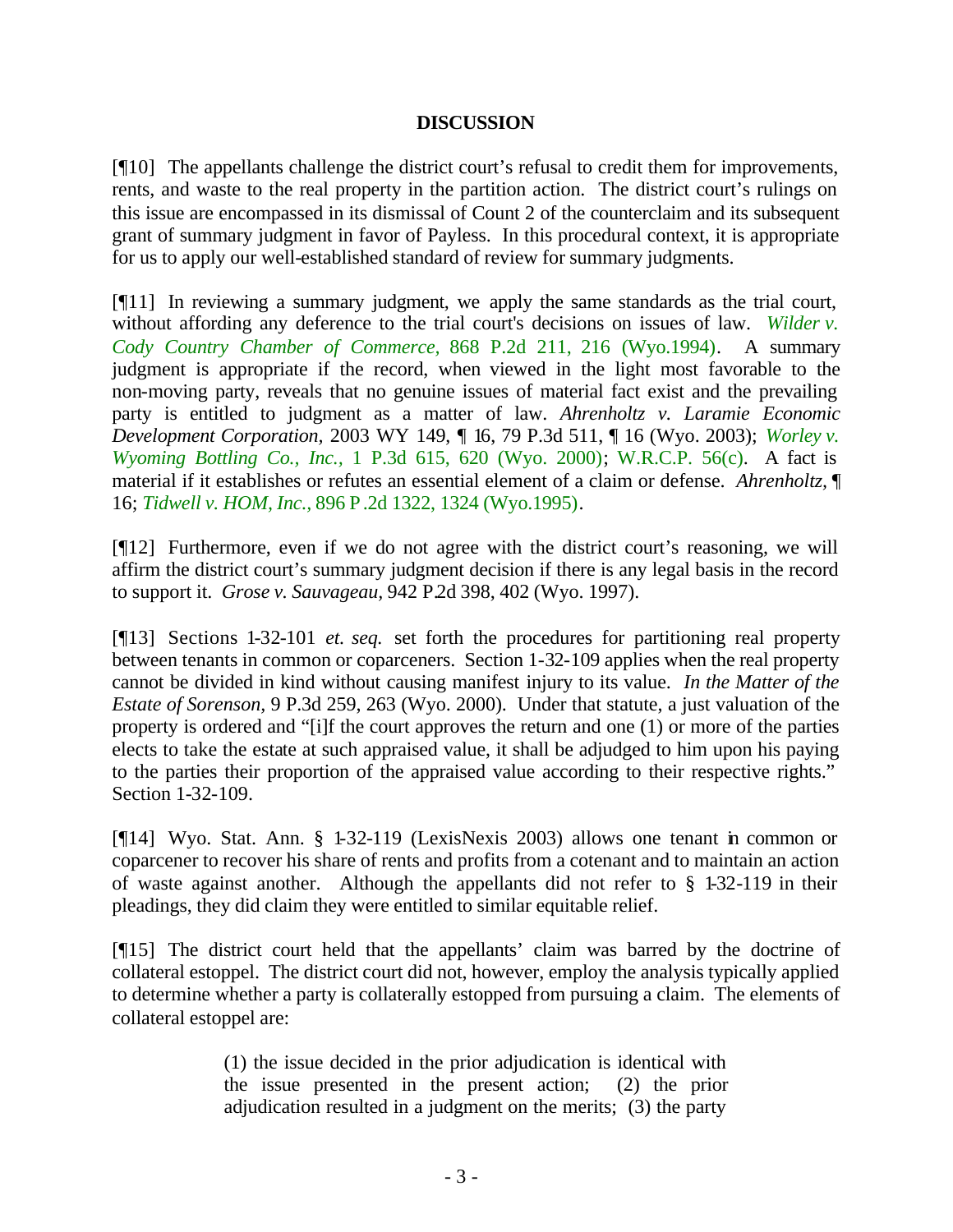against whom collateral estoppel is asserted was a party or in privity with a party to the prior adjudication; and (4) the party against whom collateral estoppel is asserted had a full and fair opportunity to litigate the issue in the prior proceeding.

*Pokorny v. Salas,* 2003 WY 159, ¶ 15, 81 P.3d 171, ¶ 15 (Wyo. 2003). The issues litigated in *Hutchins I* included the nature of Ms. McDonald's interest in the property and Payless' right to foreclose upon that interest. *Hutchins I,* ¶ 2. Therefore, appellants were collaterally estopped from re-litigating those issues as they were expressed in Count 1. However, the appellants' claims for compensation for waste, improvements, and rents, raised in Count 2,were not adjudicated in that action. Consequently, the doctrine of collateral estoppel does not prohibit the appellants from raising those issues in this action.

[¶16] Nevertheless, the district court's decision to grant summary judgment in favor of Payless on those issues was correct. The only evidence in the record on the claims for waste, improvements, and rents is found in an affidavit executed by Ms. Hutchins. In that affidavit, Ms. Hutchins made bald assertions that Ms. McDonald had damaged the property and did not pay rents and that Ms. Hutchins had expended funds in repairing and improving the property. Appellants provide no authority for their claim that Payless is somehow liable for waste or loss of rent caused by its predecessor in interest, Ms. McDonald. On appellants' claim for contribution for the improvements and repairs made to the property, Ms. Hutchins did not specify the dates or circumstances of the damages, repairs, or improvements. If she had provided evidence that she made improvements after Payless foreclosed and became a cotenant in the property, she could have maintained a claim pursuant to § 1-31-119. However, without such a showing, Ms. Hutchins' affidavit was insufficient to establish a material issue of fact on the claim that she was entitled to reimbursement for improvements to the property. *See e.g*., *Ahrenholtz,* ¶ 25; *Hutchins I,* ¶ 21. The District Court's ultimate decision to grant summary judgment in favor of Payless was, therefore, correct.

[¶17] Finally, the appellants claimed that they were entitled to be compensated under the common law doctrine of owelty. Owelty is generally defined as: "Equality. An equalization charge." *Black's Law Dictionary*, 996 ( $5<sup>th</sup>$  ed. 1979). "Owelty of partition" is defined as:

> A sum of money paid by one of two coparceners or cotenants to the other, when a partition has been effected between them, but, the land not being susceptible of division into exactly equal shares, such payment is required to make the portions respectively assigned to them of equal value.

*Id.*

[¶18] The Wyoming Supreme Court has never had an occasion to determine whether the doctrine of owelty is applicable to partitions of real property in this state. Owelty is used in other states to equalize the parties' interests when a physical or in-kind partition of the real property is made. *See e.g*., *Kravik v. Lewis,* 691 P.2d 1373, 1376-77 (Mont. 1984); *Pino v.*